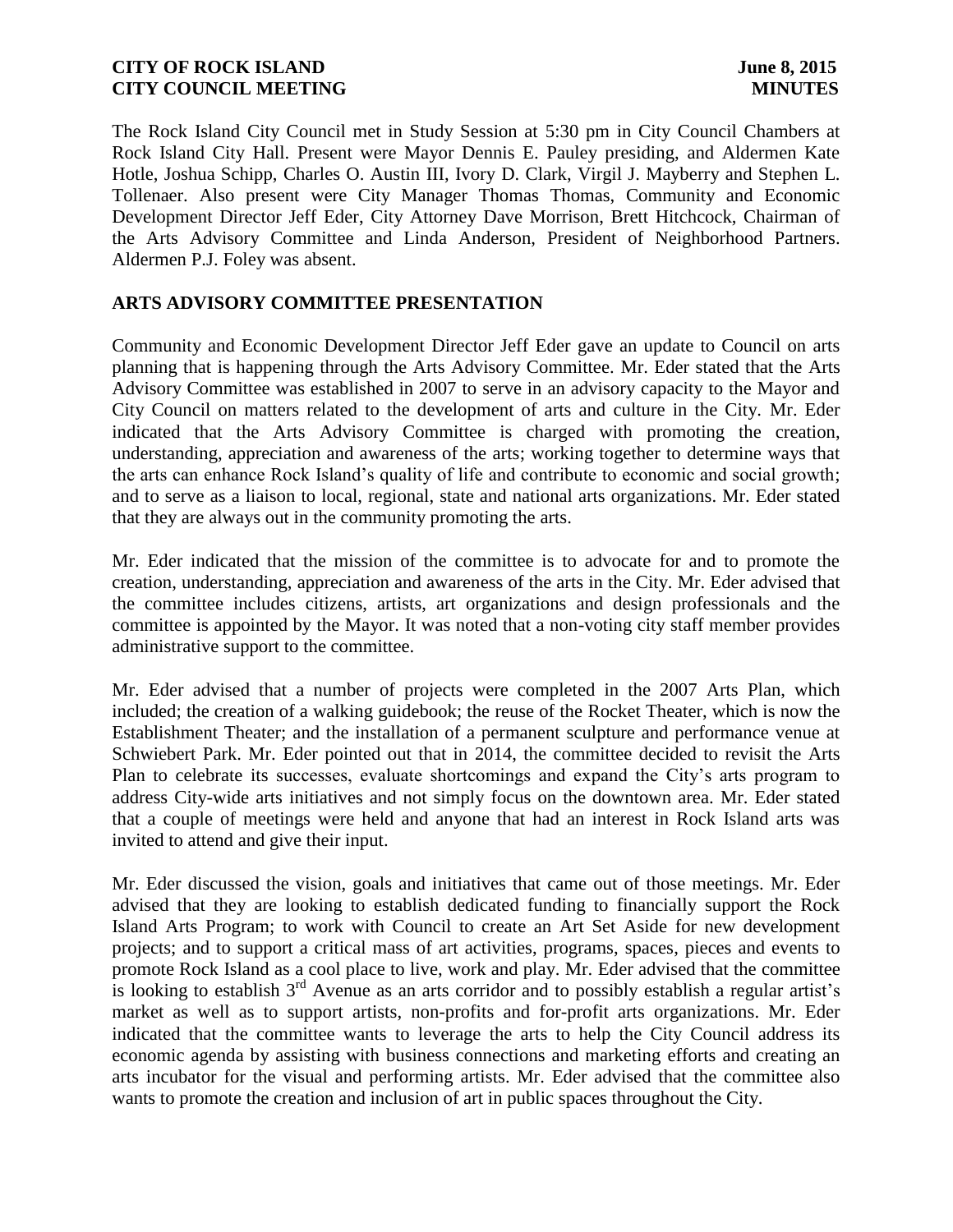Mr. Eder stated that in 2013, Americans for the Arts studied the non-profit arts and culture industry in the Quad Cities. Mr. Eder noted that out of that study, art generated \$71.4 million dollars in economic activity; created \$47.92 million dollars in household income for local residents; supported 1,906 full-time equivalent jobs; and delivered \$7.79 million dollars in local and state government revenues. Mr. Eder further discussed this item.

Council discussed public art in other corridors of the City. Mr. Brett Hitchcock, Chairman of the Arts Advisory Committee stated that they feel that this is a solid plan and they are very excited to start executing it. Mr. Hitchcock advised that they looked at the successes of the 2007 Arts Plan, and asked everyone what they would like to see. Mr. Hitchcock added that most people wanted to see advancement of the 3<sup>rd</sup> Avenue corridor for art. Mr. Hitchcock further stated that they are looking to expand the sculpture program and they are looking at other entry corridors into the City where public art could be displayed. Mr. Hitchcock added that the 2007 plan was very centered towards downtown Rock Island and this plan is more of a City-wide plan.

Council, Mr. Eder and Mr. Hitchcock further discussed the presentation.

### **NEIGHBORHOOD PARTNERS PRESENTATION**

Linda Anderson, current President of Neighborhood Partners presented Council with a restructuring plan for Neighborhood Partners. Ms. Anderson advised that Neighborhood Partners is a City initiated partnership. Ms. Anderson noted that the mission of Neighborhood Partners is to strengthen and enhance all of Rock Island's neighborhoods by building stronger working relationships among neighborhoods, city government, service agencies, schools, churches and businesses; and also by improving the quality of life and pride in Rock Island neighborhoods through education, resident self sufficiency and enhanced user friendly services.

Ms. Anderson stated that it became apparent about one year ago that the organization had become stagnant and they had a hard time of keeping people enthused and showing up for meetings. Ms. Anderson added that they did a survey with everyone involved in Neighborhood Partners. Ms. Anderson indicated that based on the survey, communication with the City, connecting organizations and improving neighborhoods were the strong points. Ms. Anderson noted that the weak points included lack of goals and a purpose and inaction of the organization. Ms. Anderson stated that people were also asked if they wanted to continue with the organization, and if they did, then what projects would they like to be involved in. Ms. Anderson stated that the top answers included having a newsletter, developing new neighborhoods and improving the overall structure of the group. Ms. Anderson pointed out that from the survey, the next focus should be looking at nuisance properties, City and resident communication and getting more people involved. Ms. Anderson stated that based on the survey in regards to who should be on the board, it was determined that it needs to be neighborhood based but should include a variety of people. Ms. Anderson further discussed this item.

Ms. Anderson then discussed the reorganization proposal. Ms. Anderson advised that the Neighborhood Partners board would be composed of one representative from each member neighborhood organization, one representative from each member civic organization, two representatives from each ward, one non-voting liaison from City Council & one non-voting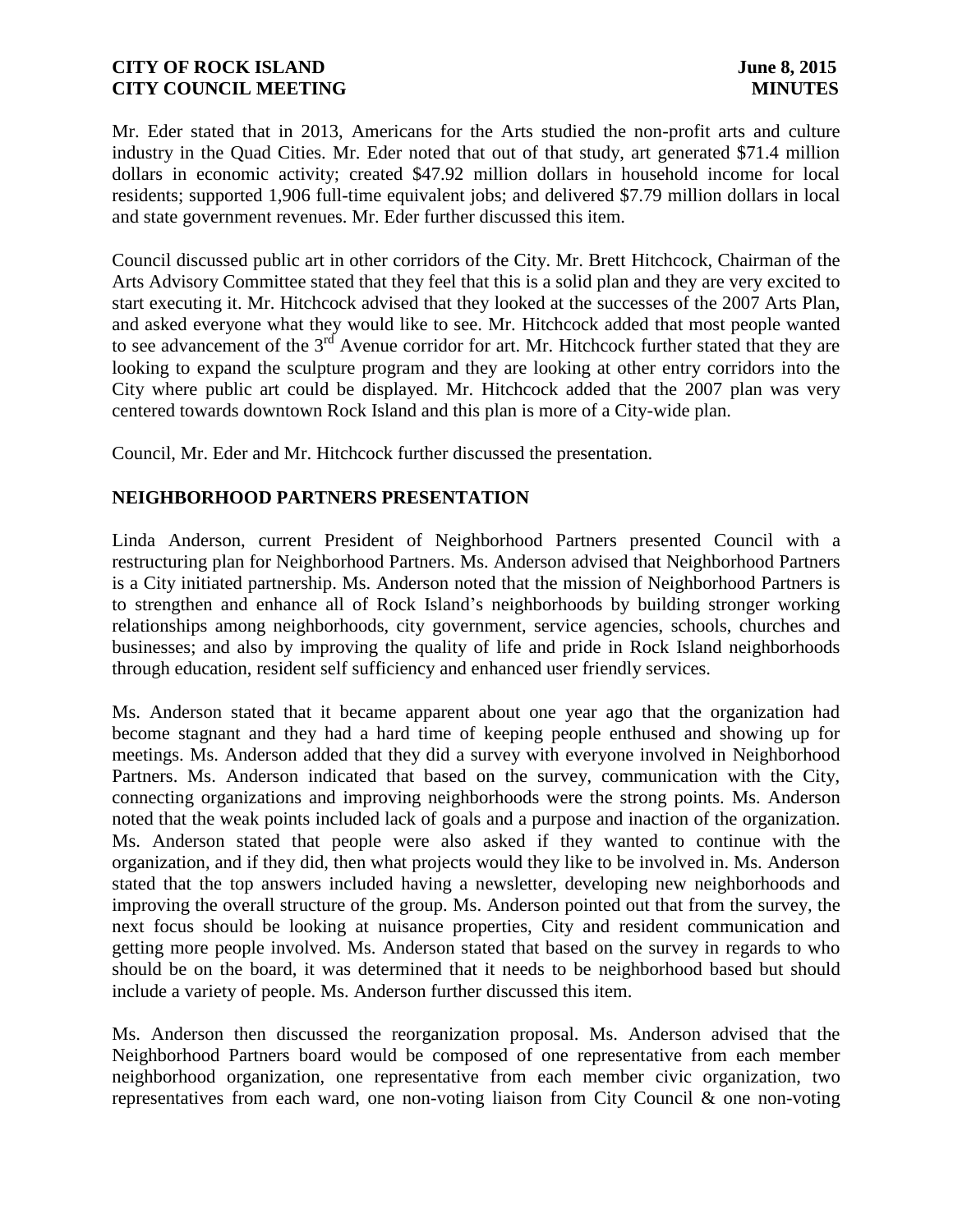liaison from City staff. Ms. Anderson commented that currently, there are 48 members on the board and it will be decreased to 24 voting members. Ms. Anderson stated that three year appointments would be made by the Mayor from recommendations made by neighborhoods, organizations and aldermen. Ms. Anderson noted that board meetings would be held bi-monthly. Ms. Anderson and Council further discussed this item.

Ms. Anderson indicated that with the reorganization, a new elected officer, recorder/secretary, would be added to free up the City liaison to participate in discussion. Ms. Anderson recommended that ward representatives would be from outside organized neighborhoods to help develop additional neighborhood organizations. Ms. Anderson stated that it is also recommended to broaden City-wide citizen participation by recruiting associate members who would not serve on the board, but would serve on task forces, committees, work groups, etc. in support of Neighborhood Partners. Ms. Anderson also discussed the current and proposed organizational charts.

Ms. Anderson then discussed the strategic plan for Neighborhood Partners, which was adopted in May. The objectives that Ms. Anderson discussed included; implementing Neighborhood Partners reorganization plan; improving productivity and participation in Neighborhood Partners general and task force meetings; promoting neighborhood identification and pride; encourage and support membership on Neighborhood Partners; implement communication tools to share neighborhood information with all Rock Island citizens; and select additional projects and/or areas of interest. Ms. Anderson further discussed the objectives in detail.

Next, Ms. Anderson discussed the Neighborhood Leadership Task Force, the School Community Task Force, the Community Solutions Committee and the Communications Committee as it related to their mission statements, goals and objectives. Ms. Anderson noted that they looked at the possibility of a Neighborhood Development Group in which the structure has not been developed yet. Ms. Anderson thanked Council for their past support and stated that Neighborhood Partners looks forward to Council's review and approval of the restructuring proposal and updated bylaws.

Council discussed Ms. Anderson's presentation concerning the strategic plan as it related to various goals and objectives. Council discussed the reorganization proposal as it related to the size of the current board and the proposed board. In addition, Council discussed mayoral appointments. Community and Economic Development Director Jeff Eder noted concerns in regards to the huge amount of staff time that is dedicated to Neighborhood Partners. Council further discussed Ms. Anderson's presentation.

### **EXECUTIVE SESSION**

A motion was made by Alderman Clark and seconded by Alderman Austin to recess to Executive Session on matters of pending or imminent Litigation. The motion carried on a roll call vote. Those voting Aye being; Alderman Hotle, Alderman Schipp, Alderman Austin, Alderman Clark, Alderman Mayberry and Alderman Tollenaer; those voting No, none. The meeting was recessed at 6:21 pm.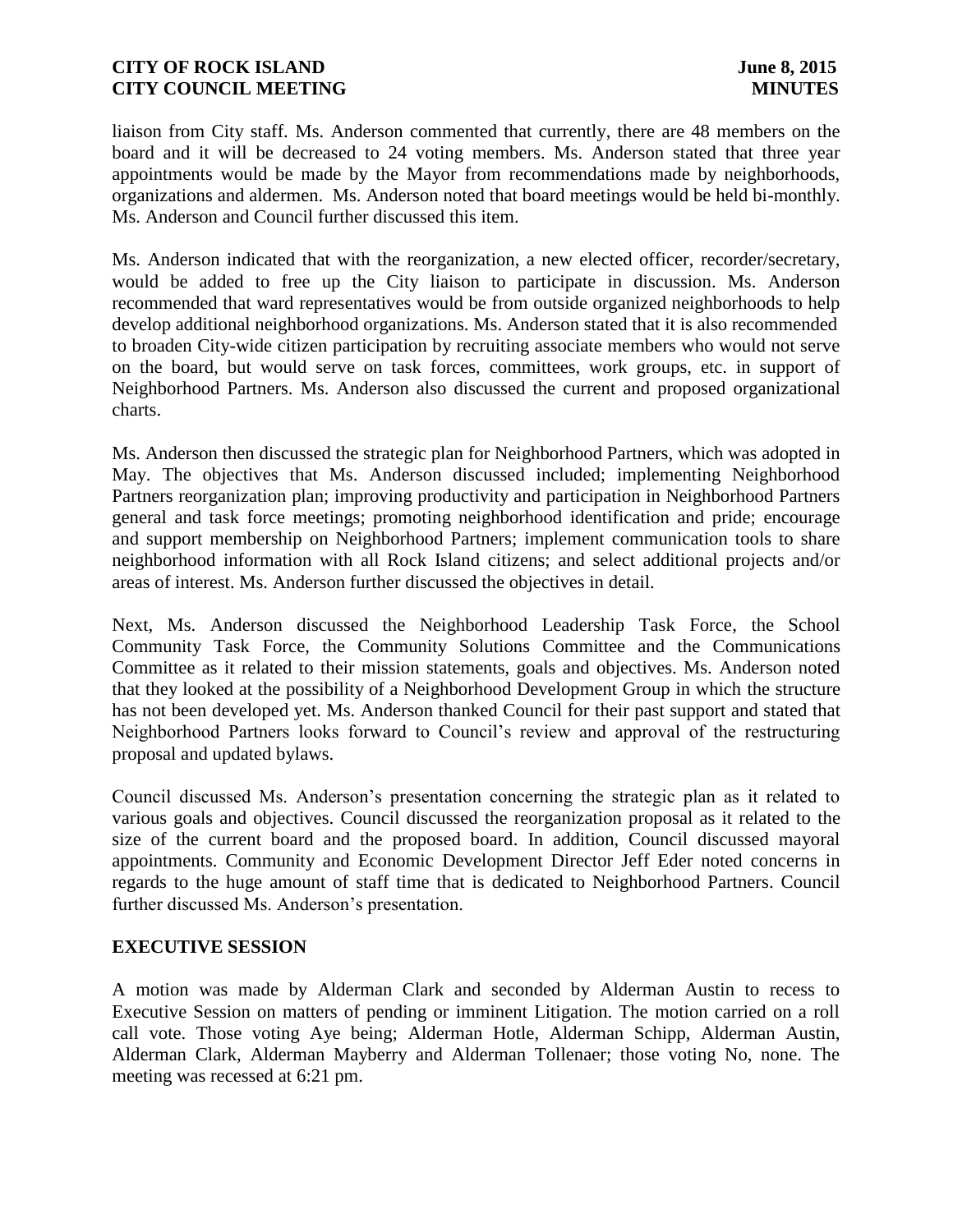Mayor Pauley reconvened the regular meeting at 6:36 pm.

### **ADJOURNMENT**

A motion made by Alderman Tollenaer and seconded by Alderman Hotle to adjourn the meeting carried by the following Aye and No vote. Those voting Aye being; Alderman Hotle, Alderman Schipp, Alderman Austin, Alderman Clark, Alderman Mayberry and Alderman Tollenaer; those voting No, none. The meeting was adjourned at 6:37 pm.

Aleisha L. Patchin, City Clerk

 $\frac{1}{2}$  ,  $\frac{1}{2}$  ,  $\frac{1}{2}$  ,  $\frac{1}{2}$  ,  $\frac{1}{2}$  ,  $\frac{1}{2}$  ,  $\frac{1}{2}$  ,  $\frac{1}{2}$  ,  $\frac{1}{2}$  ,  $\frac{1}{2}$  ,  $\frac{1}{2}$  ,  $\frac{1}{2}$  ,  $\frac{1}{2}$  ,  $\frac{1}{2}$  ,  $\frac{1}{2}$  ,  $\frac{1}{2}$  ,  $\frac{1}{2}$  ,  $\frac{1}{2}$  ,  $\frac{1$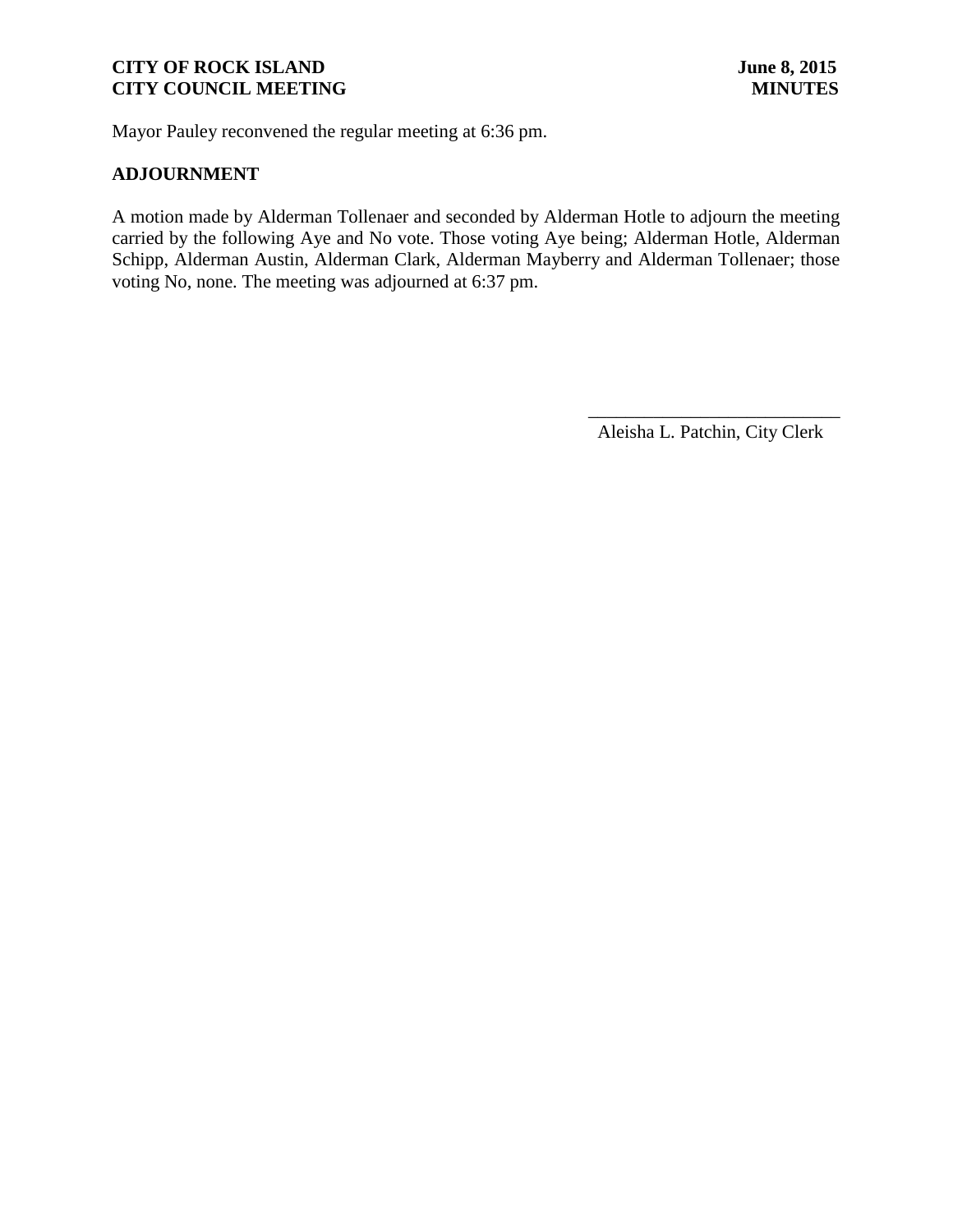Rock Island City Council met in regular session at 6:45 pm in Council Chambers of Rock Island City Hall. Present were Mayor Dennis E. Pauley presiding, and Aldermen Kate Hotle, Joshua Schipp, Charles O. Austin III, Ivory D. Clark, Virgil J. Mayberry and Stephen L. Tollenaer. Also present were City Manager Thomas Thomas and City Attorney Dave Morrison. Alderman P.J. Foley was absent.

#### Introductory Proceedings

At this time, Alderman Mayberry expressed disapproval of Alderman Schipp speaking out as if he represented the 2<sup>nd</sup> Ward in regards to the Walmart project. Alderman Mayberry and Alderman Schipp further discussed this issue.

Mayor Pauley called the meeting to order and led in the Pledge of Allegiance. Alderman Hotle gave the Invocation.

### Agenda Item #5 **Minutes of the meeting of June 1, 2015.**

A motion was made by Alderman Hotle and seconded by Alderman Austin to approve the Minutes of the meeting of June 1, 2015 as printed. The motion carried by the following Aye and No vote; those voting Aye being; Alderman Hotle, Alderman Schipp, Alderman Austin, Alderman Clark, Alderman Mayberry and Alderman Tollenaer; those voting No, none.

Agenda Item #6 **Update Rock Island by Mayor Pauley.**

Mayor Pauley stated that on Tuesday, June  $9<sup>th</sup>$ , Josh Duffee & His Orchestra will continue the Annual Starlight Revue Music Under the Stars Concert Series held at Lincoln Park. At 6:00 pm enjoy dinner from the Hy-Vee grill and an ice cream social. Enjoy the concert from 7:00 pm to 9:00 pm. Concert rain date is Wednesday of the same week. Call (309) 732-RAIN.

Mayor Pauley stated that school's out for summer! Come celebrate with us the start of summer break at Whitewater Junction's Back to Pool Bash. Enjoy a day of fun-filled games and activities on Wednesday, June 10, 2015 from 12:00 pm – 5:00 pm at Whitewater Junction Aquatic Center. Admission is \$8.00, 2 years and under free with paid adult.

Join the 30/31 Branch Library for the Teen Superhero Murder Mystery, Thursday, June 11, 2015 from 6:00 pm – 7:30 pm. Mayor Pauley stated that the worst has happened - a superhero has been murdered! It's up to you to use the scavenger hunt clues to hunt down the culprit and bring the fiend to justice! This event is free for teens ages 12 to 18. Snacks served.

Mayor Pauley advised that Mardi Gras in The District returns for its 23<sup>rd</sup> year on Friday, June  $12<sup>th</sup>$  at 5:00 pm and Saturday, June  $13<sup>th</sup>$  at 4:00 pm. Catch the spirit and energy of 'The Quarter' in downtown Rock Island for Gumbo Ya Ya 2015. Cajun, Zydeco, and Jazz bands will tantalize your ears, while Cajun spiced food will heat up your taste buds. Mayor Pauley stated that bead tosses, confetti, feather masks, feather boas, and showgirls will complete the Mardi Gras theme.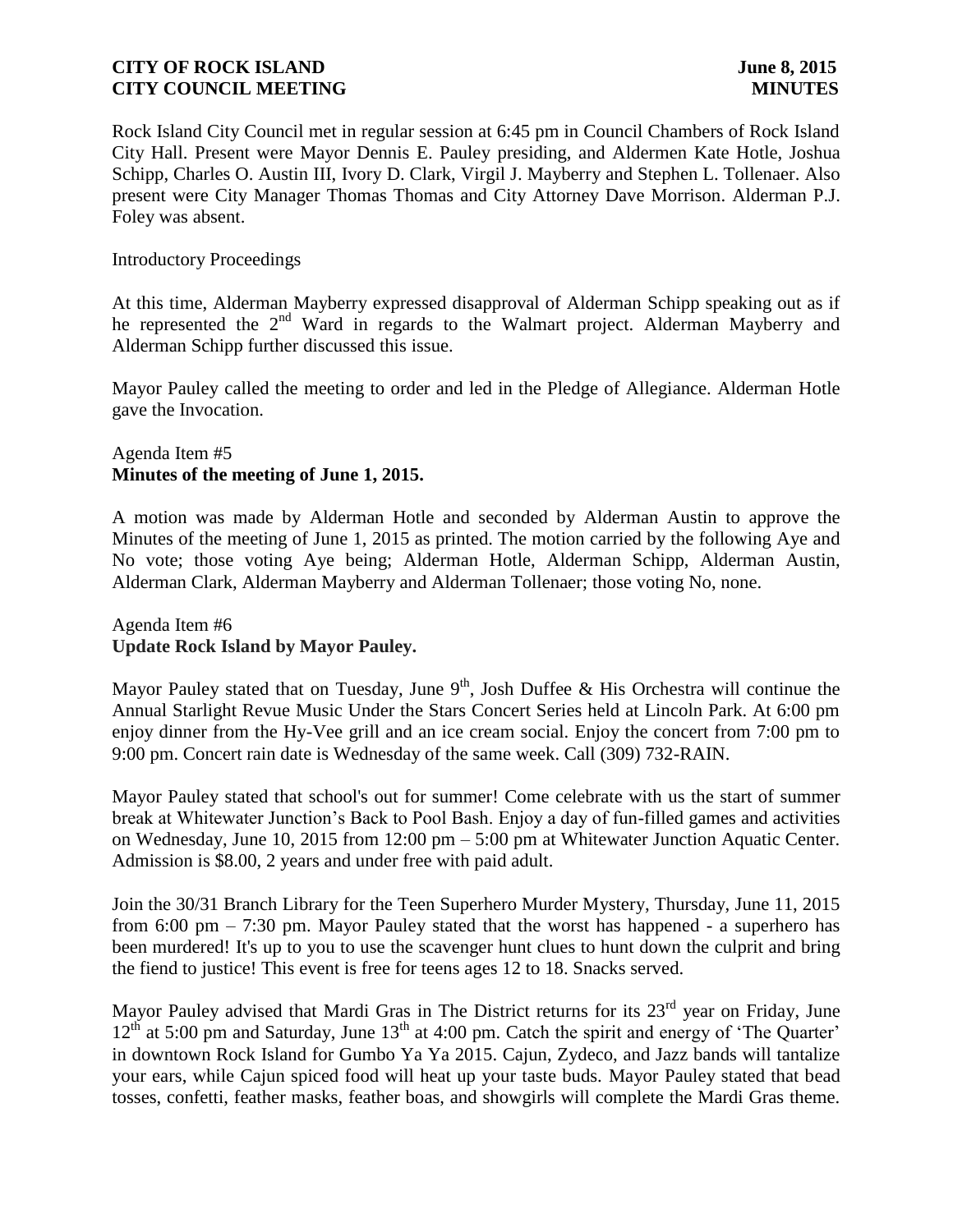Mayor Pauley commented that Gumbo Ya Ya is held on the Great River Plaza, on 2<sup>nd</sup> Avenue between 17<sup>th</sup> and 19<sup>th</sup> Streets in downtown Rock Island. Admission is \$9.00 for a one day ticket and \$14.00 for a two day ticket, and children 12 and under are free. For more information, call (309) 788-6311 or visit www.gumboyayafestival.com.

Mayor Pauley advised that the Martin Luther King Jr. Center promotes a "Leave No Man Behind" campaign as they prepare for their Prostate Cancer Awareness and Testing Summit. The Mayor added that the Summit is to be held on Saturday, June  $27<sup>th</sup>$ , from 9:00 am to 11:00 am at the Martin Luther King Jr. Community Center in Rock Island. The Summit is free and open to the public. Registration is required, to register call (309) 732-2999, mlkmail@rigov.org. Mayor Pauley noted that all registered participants will receive a free breakfast from 9:00 am – 9:30 am. The program begins at 9:30 am and includes the free prostate-specific antigen (PSA) blood test for men 40+ years old, face-to-face interaction with survivors and will hear from a special guest speaker.

Mayor Pauley stated that Renaissance Rock Island is pleased to present Midweek Music. Midweek Music is a free lunchtime concert series taking place on The Great River Plaza from 12:00 pm to 1:00 pm every Wednesday in June, July and August. Each Wednesday enjoy a local musician as you eat lunch outside on the beautiful Great River Plaza. To stay updated on who is performing check www.ridistrict.com or The District's Facebook and Twitter page. The event is free. Mayor Pauley commented that for more information and to print a map of participating locations, please visit www.ridistrict.com.

Mayor Pauley advised that a new study from consumer advocacy site NerdWallet has identified the best small cities in the U.S., and out of more than 1,300 places Rock Island ranked  $32<sup>nd</sup>$ . Mayor Pauley added that to find the best small cities NerdWallet crunched U.S. Census data to assess three key factors: affordability, economic health and quality of life. "It's great that a national organization has picked up on what we've been saying all along, that Rock Island is a great place to live." Mayor Pauley noted that the complete survey and more information can be found on our website at www.rigov.org.

### Agenda Item #7

# **A Special Ordinance authorizing acquisition of property at 918-920 6th Avenue from Hubert Clinton in the amount of \$60,000.00.**

It was moved by Alderman Clark and seconded by Alderman Mayberry to consider, suspend the rules and pass the ordinance. The motion carried by the following Aye and No vote; those voting Aye being; Alderman Hotle, Alderman Schipp, Alderman Austin, Alderman Clark, Alderman Mayberry and Alderman Tollenaer; those voting No, none.

#### Agenda Item #8

## **A Special Ordinance authorizing acquisition of six permanent and temporary right-of-way parcels for 11<sup>th</sup> Street improvements in the amount of \$46,502.00.**

Alderman Austin moved and Alderman Hotle seconded to consider, suspend the rules and pass the ordinance. The motion carried by the following Aye and No vote; those voting Aye being;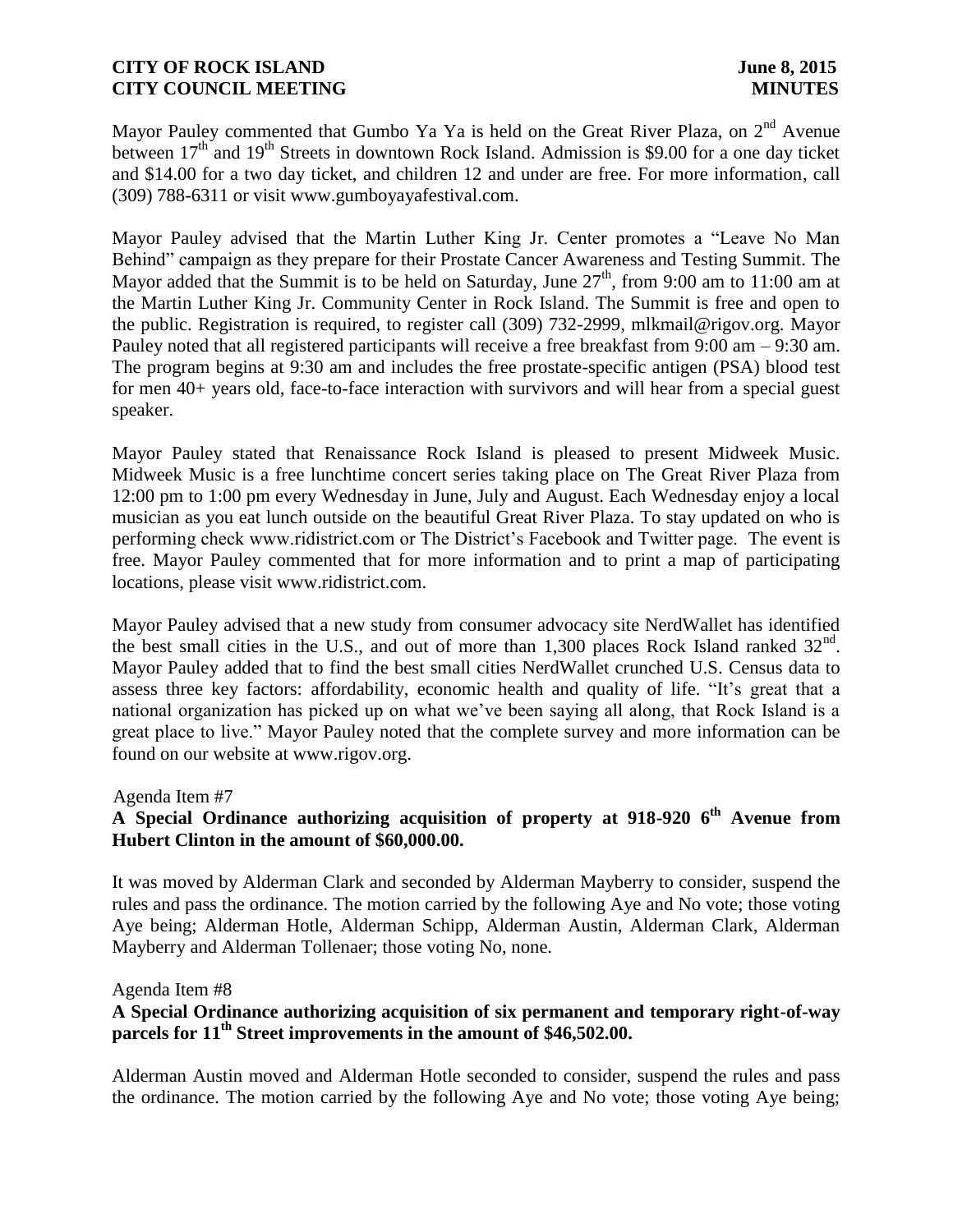Alderman Hotle, Alderman Austin, Alderman Clark, Alderman Mayberry and Alderman Tollenaer; those voting No, Alderman Schipp.

## Agenda Item #9 **CLAIMS**

It was moved by Alderman Austin and seconded by Alderman Hotle to accept the following reports and authorize payments as recommended. The motion carried by the following Aye and No vote; those voting Aye being; Alderman Hotle, Alderman Schipp, Alderman Austin, Alderman Clark, Alderman Mayberry and Alderman Tollenaer; those voting No, none.

a. Report from the Human Resources Department regarding payment in the amount of \$548.00 to Jadiem Wilson for General Liability Claim.

b. Report from the Information Technology Department regarding payment in the amount of \$16,941.35 to System Innovators for the iNovah System annual update and support maintenance for the centralized cash receipting system.

c. Report from the Public Works Department regarding payment #18 in the amount of \$893,911.65 to Gilbane Building Company for construction services provided for the Rock Island Police Station project.

# Agenda Item #10 **Claims for the week of May 29 through June 4 in the amount of \$2,582,591.57.**

Alderman Clark moved and Alderman Hotle seconded to allow the claims. The motion carried by the following Aye and No vote; those voting Aye being; Alderman Hotle, Alderman Schipp, Alderman Austin, Alderman Clark, Alderman Mayberry and Alderman Tollenaer; those voting No, none.

Agenda Item #11

**Report from the Public Works Department regarding the emergency purchase and installation of Wonderware SCADA software from Control Application & Maintenance, Inc. in the amount of \$25,409.00.**

It was moved by Alderman Hotle and seconded by Alderman Tollenaer to approve the purchase and installation as recommended.

Comments followed. Alderman Tollenaer thanked the Information Technology Department for getting cost controls on the software.

After comments, the motion carried by the following Aye and No vote; those voting Aye being; Alderman Hotle, Alderman Schipp, Alderman Austin, Alderman Clark, Alderman Mayberry and Alderman Tollenaer; those voting No, none.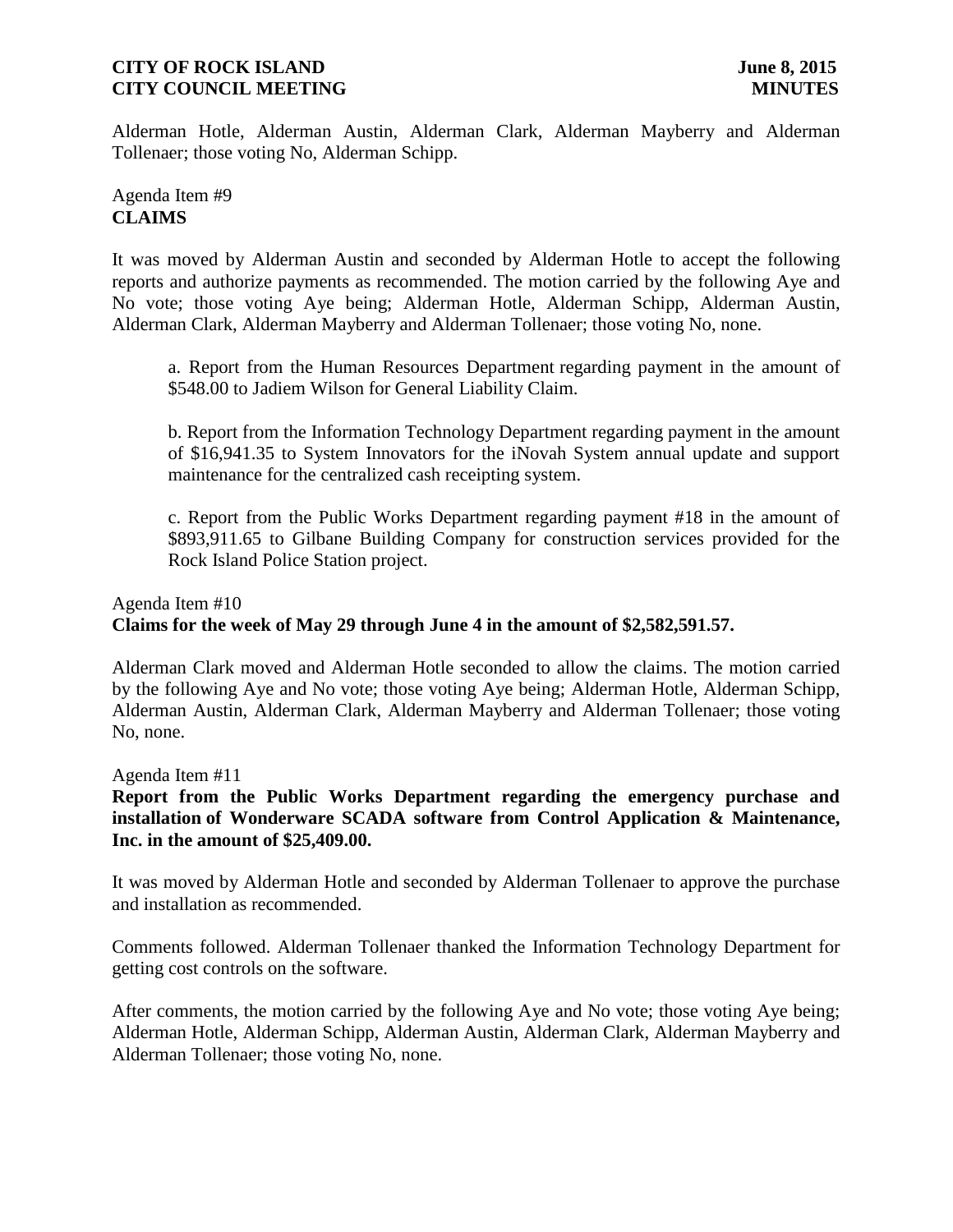#### Agenda Item #12

## **Report from the Public Works Department regarding bids for the 2015 Sewer Cleaning and Televising Program, recommending the bid be awarded to Chicagoland Trenchless Rehabilitation in the amount of \$17,250.00.**

Alderman Austin moved and Alderman Schipp seconded to award the bid as recommended and authorize the City Manager to execute the contract documents. The motion carried by the following Aye and No vote; those voting Aye being; Alderman Hotle, Alderman Schipp, Alderman Austin, Alderman Clark, Alderman Mayberry and Alderman Tollenaer; those voting No, none.

#### Agenda Item #13

## **Report from the Parks and Recreation Department regarding a license agreement with Heritage Christian Church at 4801 44th Street for developing, constructing and maintaining a parking lot on a portion of City owned property at Ben Williamson Park.**

It was moved by Alderman Tollenaer and seconded by Alderman Hotle to approve the agreement as recommended, subject to minor City Attorney modifications and authorize the City Manager to execute the contract documents. The motion carried by the following Aye and No vote; those voting Aye being; Alderman Hotle, Alderman Schipp, Alderman Austin, Alderman Clark, Alderman Mayberry and Alderman Tollenaer; those voting No, none.

Agenda Item #14

## **Report from the Community and Economic Development Department regarding a proposal from Quad City Arts for the Sculpture in The District Program.**

Alderman Hotle moved and Alderman Schipp seconded to approve the proposal as recommended and authorize support of the program in the amount of \$7,000.00.

Comments followed. Alderman Hotle stated that she was excited to see the new sculptures in person. Alderman Hotle added that this continues to be a great program in the Downtown. Alderman Hotle advised that earlier in the Study Session, the Arts Advisory Committee presented how they are going to look to expand arts throughout the City of Rock Island.

After comments, the motion carried by the following Aye and No vote; those voting Aye being; Alderman Hotle, Alderman Schipp, Alderman Austin, Alderman Clark, Alderman Mayberry and Alderman Tollenaer; those voting No, none.

#### Agenda Item #15

### **Report from the Public Works Department regarding a request from Michael Steen of Skellington Manor to install an awning and supports within the street right-of-way at 420 18th Street.**

It was moved by Alderman Tollenaer and seconded by Alderman Hotle to approve the request as recommended, subject to providing proof of insurance and a recordable agreement. The motion carried by the following Aye and No vote; those voting Aye being; Alderman Hotle, Alderman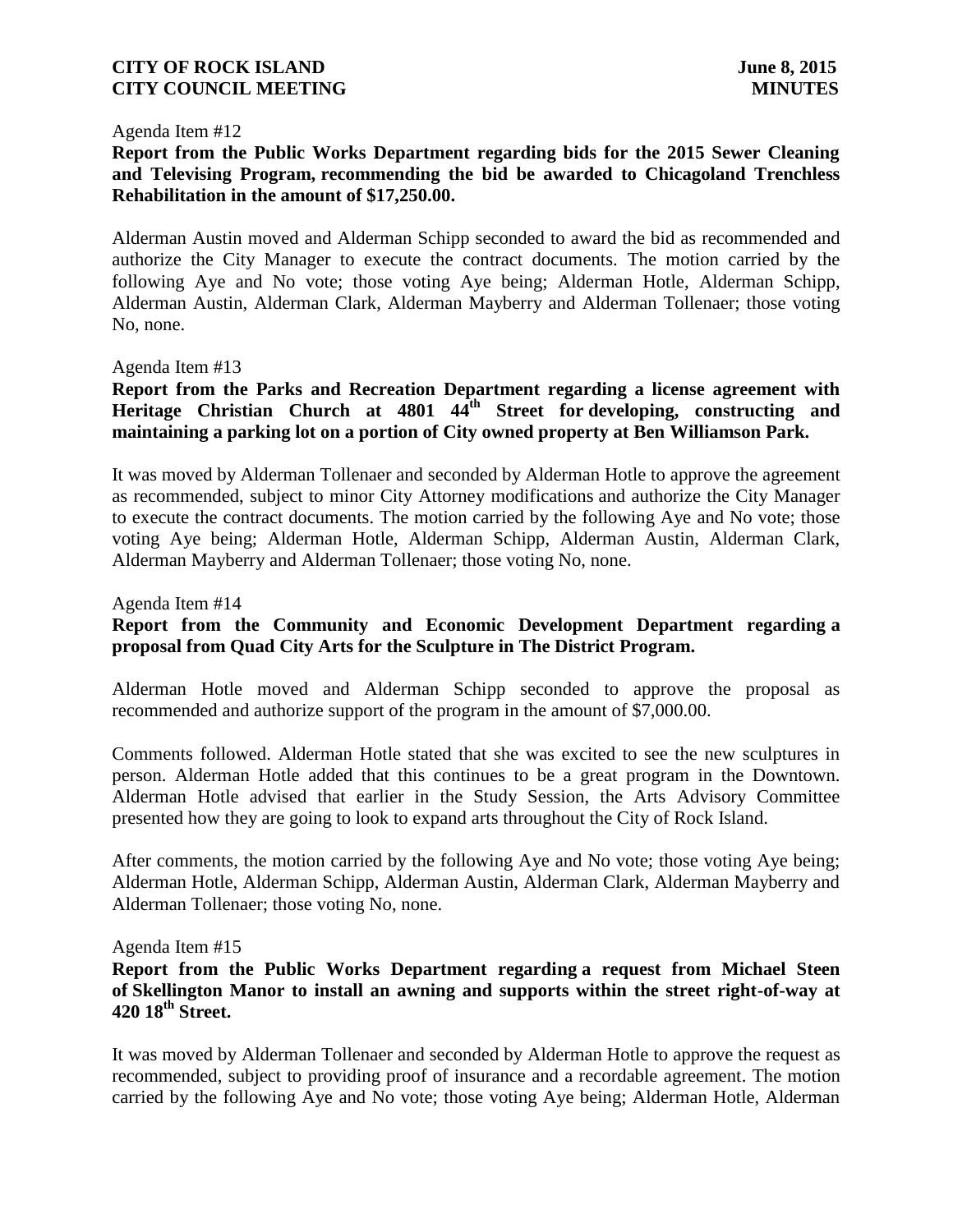Schipp, Alderman Austin, Alderman Clark, Alderman Mayberry and Alderman Tollenaer; those voting No, none.

# Agenda Item #16 **Report from the Mayor regarding appointments and reappointments to the Arts Advisory Committee.**

Alderman Hotle moved and Alderman Schipp seconded to approve the appointments and reappointments as recommended. The motion carried by the following Aye and No vote; those voting Aye being; Alderman Hotle, Alderman Schipp, Alderman Austin, Alderman Clark, Alderman Mayberry and Alderman Tollenaer; those voting No, none.

Alex McFarland and Tony Seabolt were appointed to the Arts Advisory Committee for three year terms expiring on June 30, 2018.

Brett Hitchcock, Jodie Kavensky and Carolyn Krueger were reappointed to the Arts Advisory Committee for three year terms expiring on June 30, 2018.

#### Agenda Item #17

### **Report from the Mayor regarding reappointments to the Beautification Commission.**

It was moved by Alderman Hotle and seconded by Alderman Clark to approve the reappointments as recommended. The motion carried by the following Aye and No vote; those voting Aye being; Alderman Hotle, Alderman Schipp, Alderman Austin, Alderman Clark, Alderman Mayberry and Alderman Tollenaer; those voting No, none.

Wanda Lambert, Sue McDevitt, Betty Moran and Jane Tschappat were reappointed to the Beautification Commission for four year terms expiring in June 2019.

#### Agenda Item #18

### **Report from the Mayor regarding an appointment to the Library Board.**

Alderman Schipp moved and Alderman Clark seconded to approve the appointment as recommended. The motion carried by the following Aye and No vote; those voting Aye being; Alderman Hotle, Alderman Schipp, Alderman Austin, Alderman Clark and Alderman Tollenaer; those voting No, none. Alderman Mayberry abstained.

Alderman Virgil Mayberry was appointed to the Library Board to fill the vacancy left by Joy Murphy. The appointment expires in 2016.

Agenda Item #19

**Report from the City Clerk regarding a Resolution for the temporary closure of 5 th Avenue (US 67) from 11th Street to 12th Street for the IL/IA Center for Independent Living's 25th ADA Celebration to be held on Friday, July 24, 2015 from 9:00 am to 5:00 pm and a request for utilization of the City owned lot on the north side of 5th Avenue for the event.**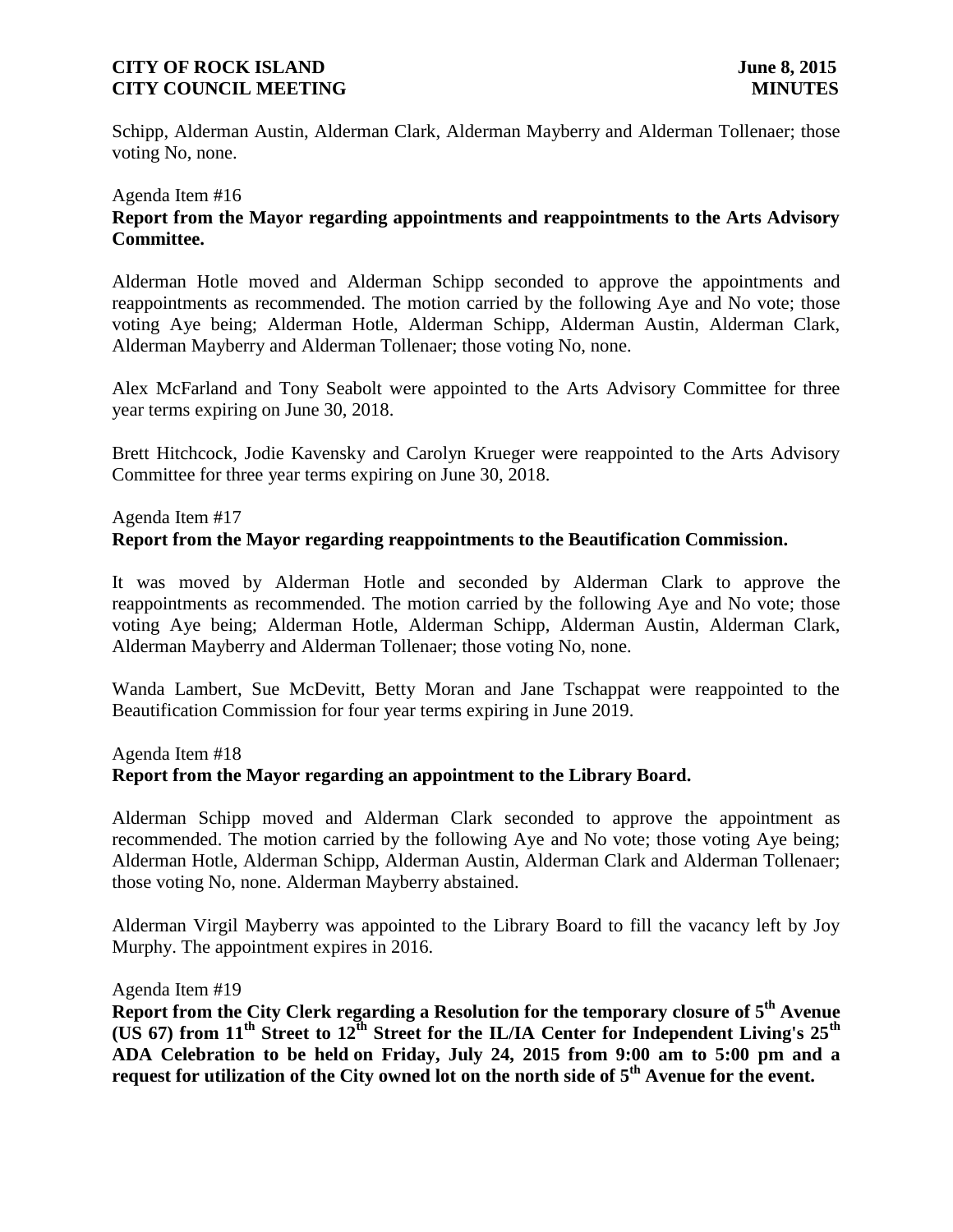It was moved by Alderman Clark and seconded by Alderman Hotle to adopt the resolution as recommended and approve the request for utilization of City owned property. The motion carried by the following Aye and No vote; those voting Aye being; Alderman Hotle, Alderman Schipp, Alderman Austin, Alderman Clark, Alderman Mayberry and Alderman Tollenaer; those voting No, none.

Agenda Item #20 **Other Business.**

Alderman Hotle stated that Comedy Sportz is hosting the World Championships of Comedy Sportz this week in Rock Island. Alderman Hotle added that there will be groups from all over the world competing all week long in the City. Alderman Hotle commented that a group will win by getting the most applause from the audience. Alderman Hotle encouraged everyone to come out and support this event.

Alderman Clark reminded everyone that on June  $10<sup>th</sup>$  at 6:00 pm at the Martin Luther King Center, he will be having a ward update meeting. Alderman Clark stated that everyone is invited.

Alderman Schipp thanked Public Works and Parks and anyone else involved for getting the flag up on top of City Hall. Alderman Schipp also thanked Alderman Mayberry for raising that issue in regards to the flag.

Alderman Schipp stated that this past weekend, hometown native Lissie Maurus performed to a full audience at Schwiebert Riverfront Park. Alderman Schipp commented that this was a great event as well as Ballet Under the Stars at Lincoln Park. Alderman Schipp thanked the Parks Department for putting on some great events.

Alderman Schipp thanked Tom Ayers, Bruce Crowe and City Attorney Dave Morrison for spending time with him and explaining the process for Municipal Code Enforcement so that he can better serve his constituents.

Jody Kavensky of 3510 15<sup>th</sup> Street Ct. stepped forward. Ms. Kavensky stated that she is a member of the Arts Advisory Committee and has been a resident of Rock Island for 30 years. Ms. Kavensky stated that five years ago, she turned her passion from art into a passion to save women's lives from a fatal disease called Ovarian Cancer. Ms. Kavensky stated that last year, their world headquarters was established in Downtown Rock Island. Ms. Kavensky indicated that they are having a fundraising event on July 11<sup>th</sup> at Schwiebert Riverfront Park called Girl Parts Fest. Ms. Kavensky commented that they are using arts to raise awareness of gynecological cancers. Ms. Kavensky stated that she had sent a letter to the City asking for a \$2,500.00 sponsorship but did not receive a response. Ms. Kavensky inquired upon Council to consider being a sponsor of this program. Ms. Kavensky indicated that all of the money raised in this program will stay in the local community.